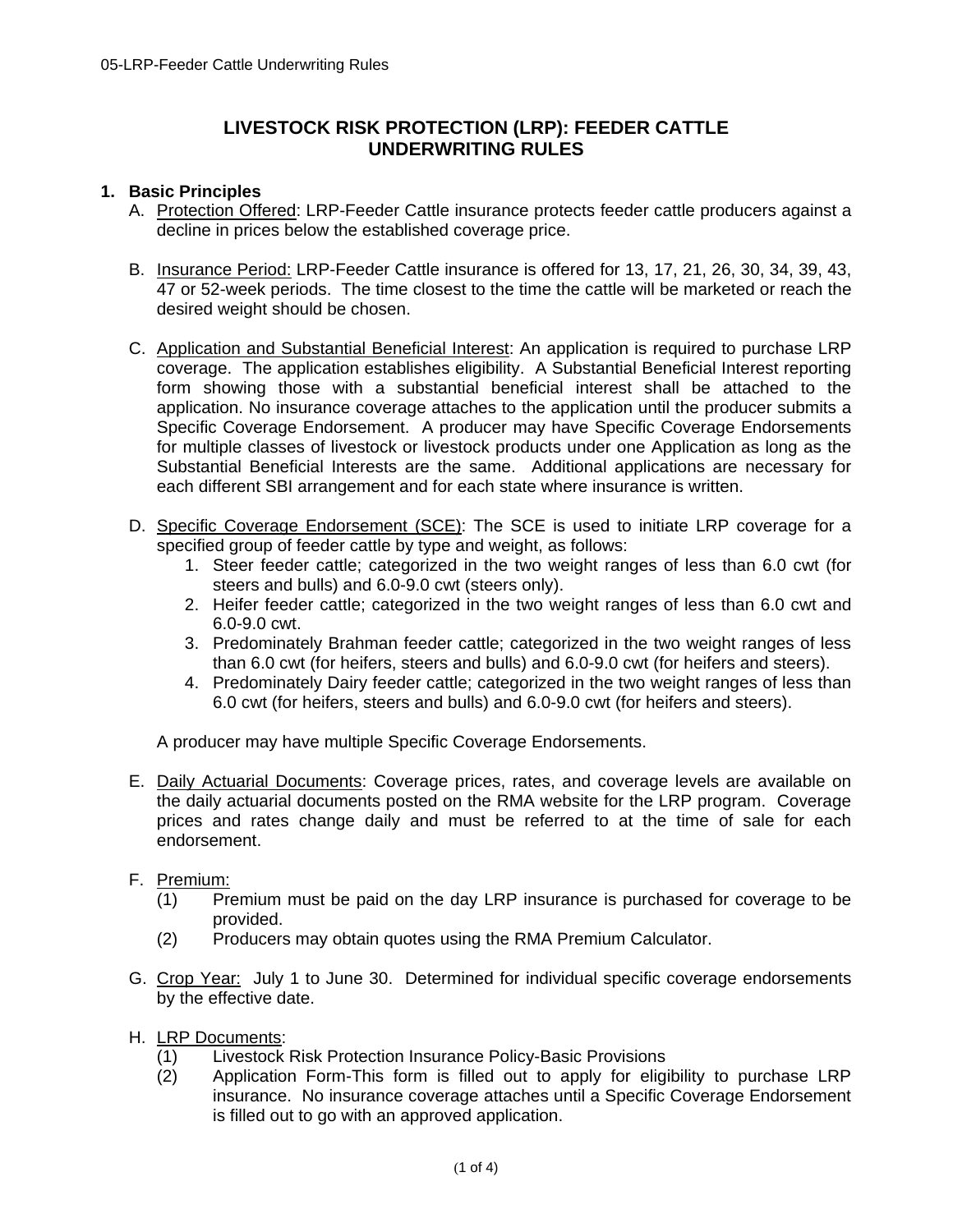- (3) Substantial Beneficial Interest-This form shows the social security numbers, employer identification numbers, and share of those with a 10 percent interest or more in the insurance entity and must accompany the application form. The SBI form is used to establish eligibility and to account for insurance limits.
- (4) Premium Calculation Instructions-This worksheet can be used to calculate the LRP premium once the Coverage Price and Rate information is obtained from the website on the date of sale.
- (5) Specific Coverage Endorsement-The part of the policy that describes coverage of feeder cattle.
- (6) Specific Coverage Endorsement Form-This form is filled out to attach coverage to the policy. An approval number must be obtained through the website to show that underwriting capacity is available. Only approved agents and companies participating in the Livestock Price Reinsurance Agreement may obtain approval numbers.
- (7) Assignment of Indemnity Form-This form is used for assigning any indemnity to a third party.
- (8) Transfer of Right to Indemnity Form-This form is used if the feeder cattle are sold prior to the end of insurance period to transfer any indemnity to the new owner (providing the new owner meets eligibility requirements).
- (9) Claim Form-If the actual ending value, as specified in the Specific Coverage Endorsement, is below the coverage price, this form must be completed and sent to the company within 60 days following the end date. An indemnity payment will be made within 60 days of receipt of the claim form.
- (10) Special Provisions-May be obtained from the RMA website (www.rma.usda.gov) and are part of the policy materials.
- I. Area: The LRP-Feeder Cattle program is offered in all counties in the states of Colorado, Illinois, Indiana, Iowa, Kansas, Michigan, Minnesota, Missouri, Nebraska, Nevada, North Dakota, Ohio, Oklahoma, South Dakota, Texas, Utah, West Virginia, Wisconsin, and Wyoming.
- J. Continuous Policy: If the policy is not cancelled in writing by June 30, the policy (but not any Specific Coverage Endorsements) will automatically renew. The policy may be cancelled at any time unless a Specific Coverage Endorsement is in effect.

#### **2. Limitations**

- A. Program Funding Limits: This pilot program was established in the Federal Crop Insurance Act with overall funding limitations. Coverage may not be available if underwriting capacity has been expended.
- B. Annual Policy Limits: The annual limitation of the number of head of feeder cattle that may be covered during the crop year is 2,000 head. For the insured entity, the number of insured cattle will be totaled and may not be more than 2,000 head. The Substantial Beneficial Interest form will be used to determine the total head insured by any individual. For example: Smith Farms has 1,000 head insured under LRP. John Smith has a substantial beneficial interest in Smith Farms and has 90 percent interest (1,000 \* .90 = 900 head). John Smith also has cattle under his own name and wants to insure 200 head. The total cattle insured by John Smith are:  $900 + 200 = 1,100$  head which is below the crop year limit of 2,000 head.
- C. Endorsement Limits: A limitation of 1,000 head of feeder cattle may be insured under any one Specific Coverage Endorsement.
- D. Daily Sales Limits: This pilot program has a daily limit for the total amount of premium sold for the sales period. Coverage may not be available if the Underwriting Capacity Manager computer system determined that the sales limit has been, or would be, exceeded.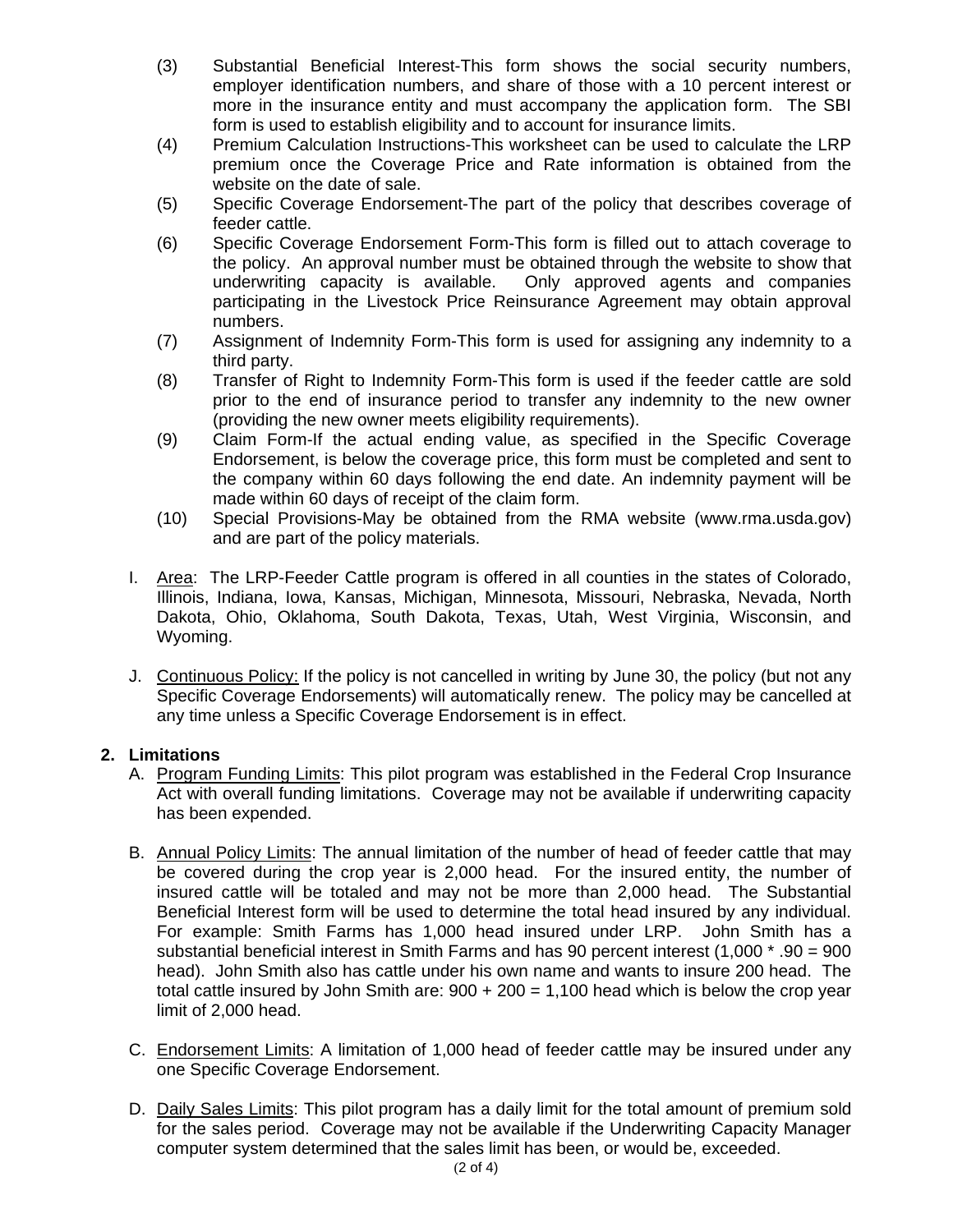## **3. Coverage**

- A. Coverage Prices: The prices that can be insured by the producer. They change daily and must be obtained from the RMA website. Premium rates correspond to the coverage prices.
- B. Coverage Levels: Calculated based on the chosen coverage price. Coverage levels will range from 70% to 95%.
- Feeder Cattle Index are based on the price series for steers weighing 700 to 849 pounds, C. Price Adjustment Factors: LRP Feeder Cattle insurance coverage prices and rates are based on the Chicago Mercantile Exchange's (CME) Feeder Cattle Contract, which is cash settled to the CME Feeder Cattle Index. The CME Feeder Cattle Contract and the CME excluding predominantly Brahman or dairy breeds. Because the CME Feeder Cattle futures prices are for steers of a certain type and weight, the LRP insurance plan for Feeder Cattle uses Price Adjustment Factors (PAF's) to calculate expected ending values, coverage prices, and actual ending values to adjust for select types and weights of feeder cattle, particularly for heifer, predominately Brahman and predominately dairy feeder cattle.

calculate or estimate the Actual Ending Value prior to its being published. PAF's were designed to account for the differences between steer prices and prices of other types and weights of cattle. PAF's are applied to the expected ending values, coverage prices and actual ending values prior to publishing. Therefore, coverage prices and actual ending values are presented by type and weight of cattle on the RMA website and no further calculations are needed by agents or insureds. PAF's are included in the Specific Coverage Endorsement, for the convenience of insureds, to provide information as to how coverage prices and actual ending values (liability, premium, and indemnity) will differ from the CME for certain types and weights of cattle and to allow the insured to

Prices for feeder cattle types and weights covered under this endorsement are adjusted by multiplying the daily LRP expected ending value or actual ending value, as appropriate for the type of feeder cattle, times the appropriate Price Adjustment Factor (PAF). The coverage prices determined with these factors will be posted in the actuarial document on the Web.

|                     | <b>Price Adjustment Factors (PAF)</b> |                |                                 |                               |
|---------------------|---------------------------------------|----------------|---------------------------------|-------------------------------|
| <b>Weight Range</b> | <b>Steers</b>                         | <b>Heifers</b> | Predominately<br><b>Brahman</b> | Predominately<br><b>Dairy</b> |
| $<$ 6.0 cwt         | 110%                                  | 100%           | 100%                            | 100%                          |
| 6.0-9.0 cwt         | 100%                                  | 90%            | 90%                             | 80%                           |

D. Availability of Coverage: Coverage information is found exclusively on the daily Actuarial Documents, and is applicable only for the date of sale. Coverage can be purchased from the time prices and rates are published on the RMA website and ending on the following day at 9:00 a.m. Central Time, or as otherwise specified in the Special Provisions. Coverage will be available Saturday mornings until 9:00 Central Time. Coverage is not available for purchase on Monday mornings, Sundays, or during any period that would have an effective date of a Federal or a market holiday, or if the website or premium calculator are not operational, or if sales are halted by FCIC under section 4 of the Basic Provisions. Coverage will not be available if any of the required data for establishing coverage prices or rates is not available or if futures do not continue trading at the end of the day (if the price moved the maximum allowed by the exchange), or for any other reason specified in the policy. The coverage offered or the cost of coverage will not be changed in response to any revisions to the information used in determining coverage prices or rates.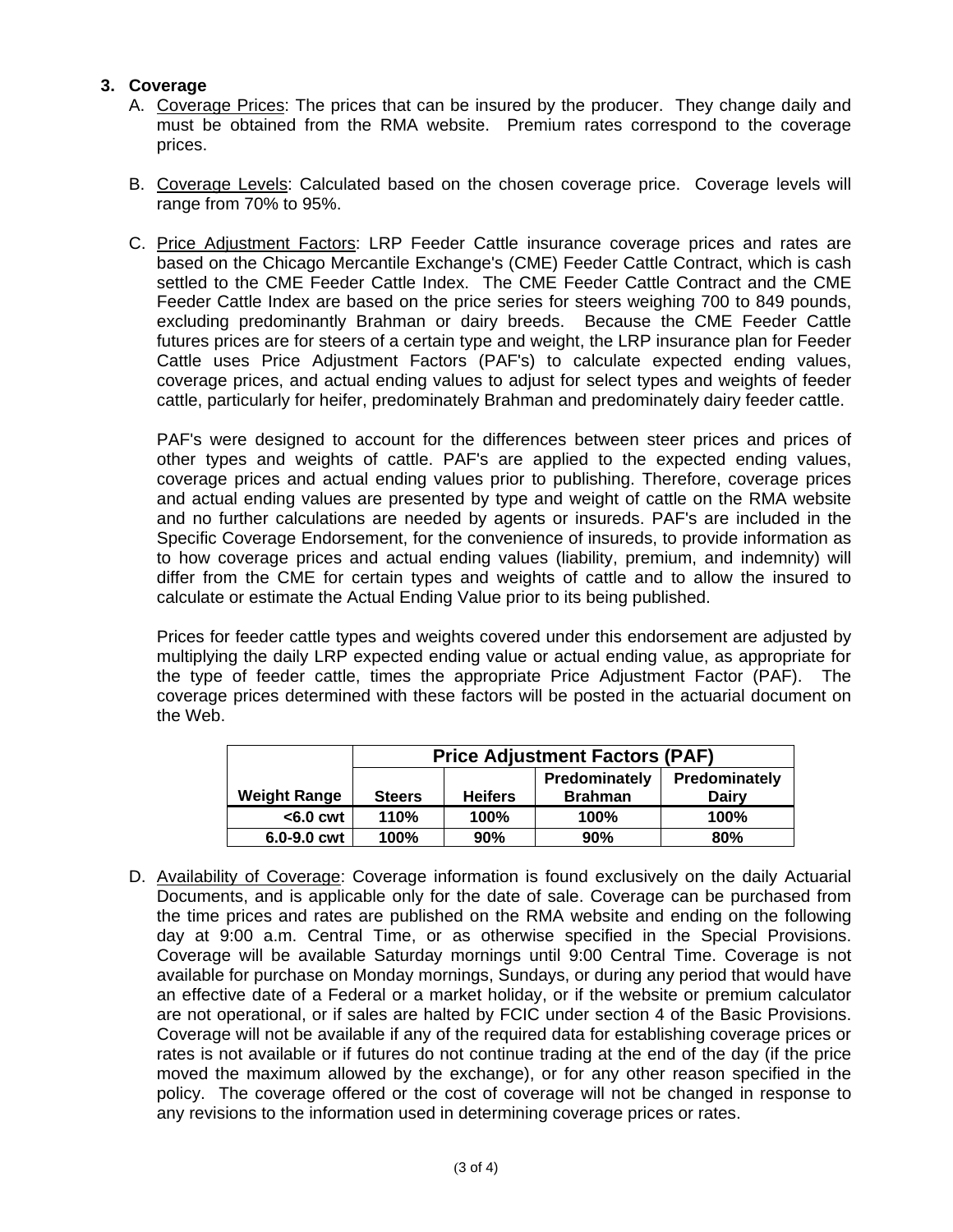E. Suspension and Resumption of Sales: The LRP program could be suspended for several days based on the number of consecutive days with a daily price change equal or exceeding the Daily Price Limit, as defined by the CME. Currently the maximum allowable price change is \$3.00 above or below the previous day's settlement price.

daily price change equal or exceeding the Daily Price Limit for two (2) consecutive days. Sales of LRP will be suspended for future sales periods if, based on CME market settlement information, at least four (4) of the CME Feeder Cattle futures contracts have a Additionally, LRP sales will resume, after a halting or suspension in LRP sales, if and when there have been two (2) consecutive days without there being four (4) or more CME Feeder Cattle futures contracts equaling or exceeding the Daily Price Limit.

## **4. Off-Setting Transactions.**

- A. You must not enter into any transaction that would have the effect of converting any portion of the premium subsidy provided by FCIC into funds available for your use or the use of any person affiliated with you. Such transactions include covering the feeder cattle by taking an offsetting position on the commodity futures or options markets.
- B. While there are several possible examples of offsetting transactions, the most obvious are listed below:
	- (1) The selling (writing) of a CME Feeder Cattle put option contract on the insured cattle.
	- (2) The buying (a long position) of a CME Feeder Cattle futures contract on the insured cattle.

# **5. Calculations**

A. Premium calculation example:

An operation has 100 head of feeder cattle and expects to market the feeder cattle at a target weight of 7.5 cwt each. The insured share is 100 percent. The expected ending value is \$78.95 dollars per live cwt and the producer selects a coverage price of \$75 per live cwt. For this coverage price the rate is 1.3990%. The premium subsidy is 13 percent. The Premium is calculated by:

- (1) 100 head times 7.5 cwt equals 750 cwt.
- (2) 750 cwt times the coverage price of \$75 equals \$56,250.
- (3) \$56,250 times the insured share of 1.00 equals an insured value of \$56,250.
- (4) \$56,250 times the rate of .013990 equals \$787 total premium.
- (5) \$787 times the producer premium subsidy percentage of .13 equals \$102.
- (6) Subtracting \$102 from \$787 equals the producer premium of \$685.
- B. Indemnity calculation example:

For the above operation with 100 head of feeder cattle, a target weight of 7.5 cwt, an insured share of 100 percent, and a coverage price of \$75 per live cwt, the actual ending value is equal to \$70 per live cwt. Since \$70 is less than the coverage price of \$75, an indemnity is due. Indemnity is calculated by:

- (1) 100 head times the 7.5 cwt target weight equals 750 cwt.
- (2) Subtracting the actual ending value of \$70 from the coverage price of \$75 equals \$5/cwt.
- (3) Multiplying 750 cwt. by \$5/cwt. equals \$3,750.